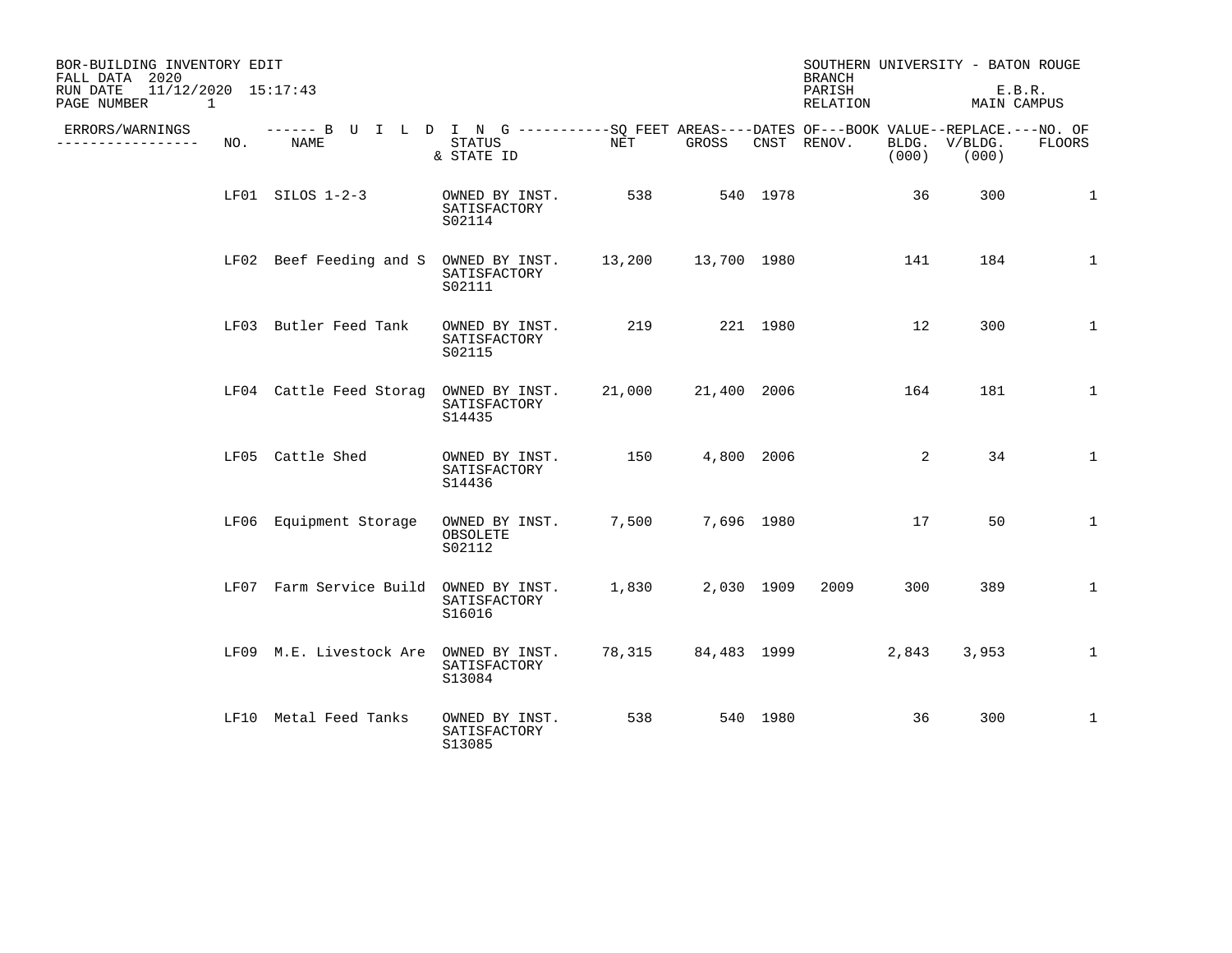| BOR-BUILDING INVENTORY EDIT<br>FALL DATA 2020<br>11/12/2020 15:17:43<br>RUN DATE<br>PAGE NUMBER<br>2 |     |                                                                                                     |                                          |        |             |            | <b>BRANCH</b><br>PARISH<br>RELATION |                | SOUTHERN UNIVERSITY - BATON ROUGE<br>MAIN CAMPUS | E.B.R.         |
|------------------------------------------------------------------------------------------------------|-----|-----------------------------------------------------------------------------------------------------|------------------------------------------|--------|-------------|------------|-------------------------------------|----------------|--------------------------------------------------|----------------|
| ERRORS/WARNINGS<br>--------                                                                          | NO. | ------ B U I L D I N G -----------SQ FEET AREAS----DATES OF---BOOK VALUE--REPLACE.---NO. OF<br>NAME | <b>STATUS</b><br>& STATE ID              | NET    | GROSS       |            | CNST RENOV.                         | BLDG.<br>(000) | V/BLDG.<br>(000)                                 | <b>FLOORS</b>  |
|                                                                                                      |     | LF11 Opelousas Building                                                                             | OWNED BY INST.<br>SATISFACTORY<br>S21062 | 7,777  | 8,703 2010  |            | 2012                                | 800            | 1,010                                            | $\mathbf{1}$   |
|                                                                                                      |     | M100 Millennium Apts 10 OWNED BY INST.                                                              | SATISFACTORY<br>L22008                   | 30,810 | 59,780 2007 |            |                                     | 6,250          | 8,750                                            | 3              |
|                                                                                                      |     | M200 Millennium Apts 20 OWNED BY INST.                                                              | SATISFACTORY<br>L22009                   | 34,494 | 59,780 2007 |            |                                     | 6,250          | 8,750                                            | 3              |
|                                                                                                      |     | M300 Millennium Apts 30 OWNED BY INST.                                                              | SATISFACTORY<br>L22010                   | 35,505 | 59,780 2007 |            |                                     | 6,250          | 8,750                                            | 3              |
|                                                                                                      |     | M400 Millennium Apts 40                                                                             | OWNED BY INST.<br>SATISFACTORY<br>L22011 | 35,141 | 59,780 2007 |            |                                     | 6,250          | 8,750                                            | 3              |
|                                                                                                      |     | 0002 Archives and Info                                                                              | OWNED BY INST.<br>SATISFACTORY<br>S02179 | 872    |             | 2,670 1914 |                                     | 250            | 450                                              | $\mathbf{1}$   |
|                                                                                                      |     | 0017 Residence Hall                                                                                 | OWNED BY INST.<br>OBSOLETE<br>S02184     | 4,265  |             | 6,720 1922 | 1976                                | 99             | 589                                              | 2              |
|                                                                                                      |     | 0018 R E McNair Hall                                                                                | OWNED BY INST.<br>REMODELING-B<br>S09771 | 6,116  | 8,480 1920  |            |                                     | 725            | 899                                              | $\overline{2}$ |
|                                                                                                      |     | 0020 AROTC Gathers Hall                                                                             | OWNED BY INST.<br>SATISFACTORY<br>S02124 | 9,512  | 16,810 1921 |            | 1980                                | 298            | 1,467                                            | 2              |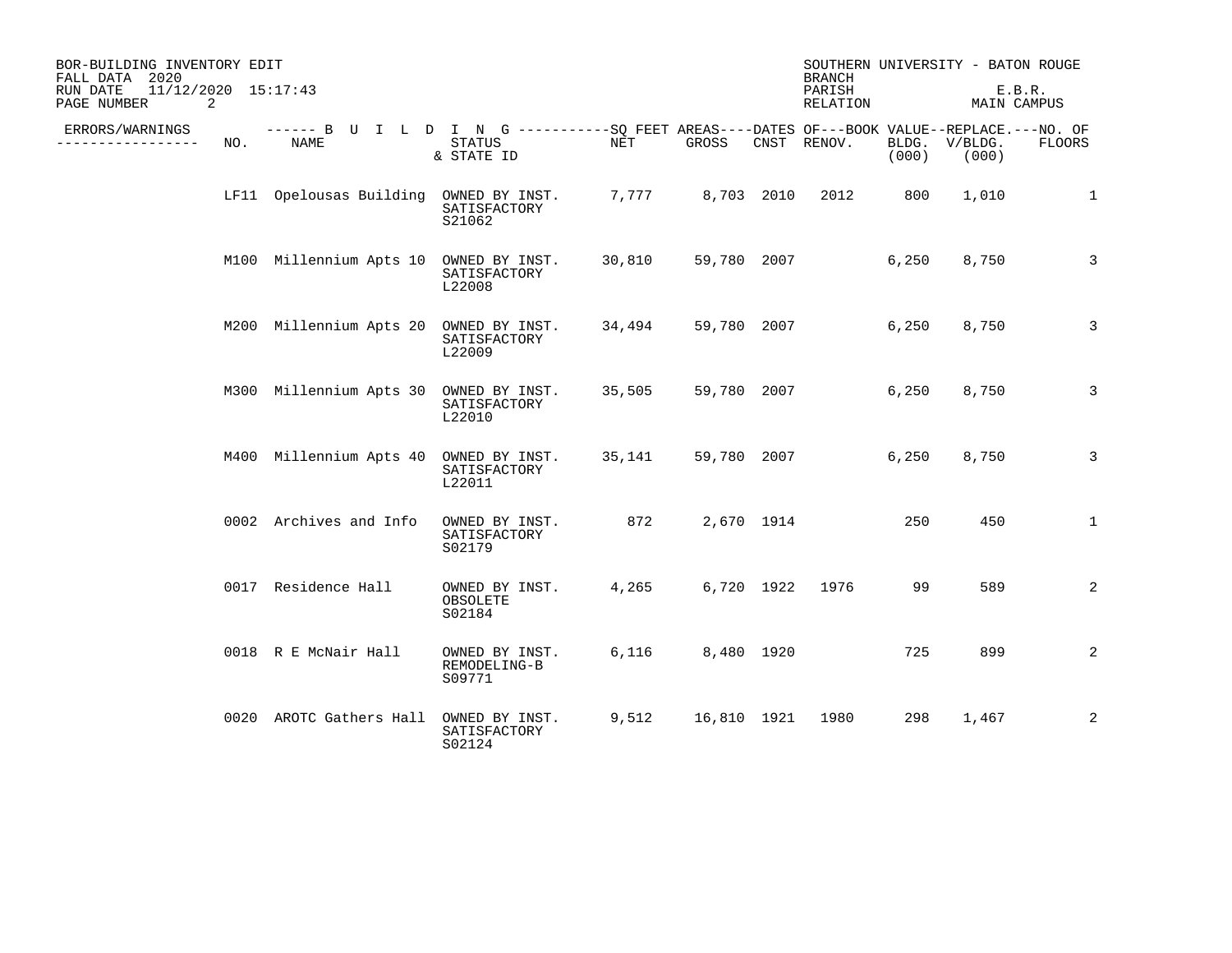| BOR-BUILDING INVENTORY EDIT<br>FALL DATA 2020<br>11/12/2020 15:17:43<br>RUN DATE<br>PAGE NUMBER | 3   |                                                                                                     |                                                                |                   |       | <b>BRANCH</b><br>PARISH<br>RELATION |       | SOUTHERN UNIVERSITY - BATON ROUGE<br>E.B.R.<br>MAIN CAMPUS |              |
|-------------------------------------------------------------------------------------------------|-----|-----------------------------------------------------------------------------------------------------|----------------------------------------------------------------|-------------------|-------|-------------------------------------|-------|------------------------------------------------------------|--------------|
| ERRORS/WARNINGS<br>--------------                                                               | NO. | ------ B U I L D I N G -----------SQ FEET AREAS----DATES OF---BOOK VALUE--REPLACE.---NO. OF<br>NAME | STATUS<br>& STATE ID                                           | NET               | GROSS | CNST RENOV.                         | (000) | BLDG. V/BLDG.<br>(000)                                     | FLOORS       |
|                                                                                                 |     | 0029 Army ROTC Fitness                                                                              | OWNED BY INST. 1,755 2,316 1940 1960<br>SATISFACTORY<br>S02127 |                   |       |                                     | 27    | 114                                                        | 1            |
|                                                                                                 |     | 0030 Mechanical Bldg RO OWNED BY INST.                                                              | SATISFACTORY<br>S99999                                         | 640 750 1900 1960 |       |                                     | 200   | 250                                                        | $\mathbf{1}$ |
|                                                                                                 |     | 0032 M.L. Harvey Museum OWNED BY INST. 6,751 8,080 1928 1978                                        | REMODELING-A<br>S02129                                         |                   |       |                                     | 306   | 1,190                                                      | 2            |
|                                                                                                 |     | 0039 Intramural Aud-Gym OWNED BY INST. 12,603 14,854 1928 1987                                      | SATISFACTORY<br>S02130                                         |                   |       |                                     | 615   | 1,599                                                      | 2            |
|                                                                                                 |     | 0040 J.S. Clark Annex                                                                               | OWNED BY INST.<br>REMODELING-C<br>S02251                       |                   |       | 2,363 16,246 1928 1991              | 155   | 1,694                                                      | 2            |
|                                                                                                 |     | 0042 Collect and Receiv OWNED BY INST.                                                              | OBSOLETE<br>S02131                                             |                   |       | 3,319 4,688 1941                    | 66    | 519                                                        | $\mathbf{1}$ |
|                                                                                                 |     | 0043 Wallace L Bradford OWNED BY INST.                                                              | SATISFACTORY<br>S02230                                         |                   |       | 20,473 33,426 1939 1,729            |       | 4,571                                                      | 2            |
|                                                                                                 |     | 0044 Lottie Anthony Hal                                                                             | OWNED BY INST. 14,084<br>OBSOLETE<br>S02231                    |                   |       | 22,558 1948 445                     |       | 2,635                                                      | 2            |
|                                                                                                 |     | 0046 Jesse Owens Hall                                                                               | OWNED BY INST. 8,828 14,928 1958 264<br>OBSOLETE<br>S02232     |                   |       |                                     |       | 1,127                                                      | 2            |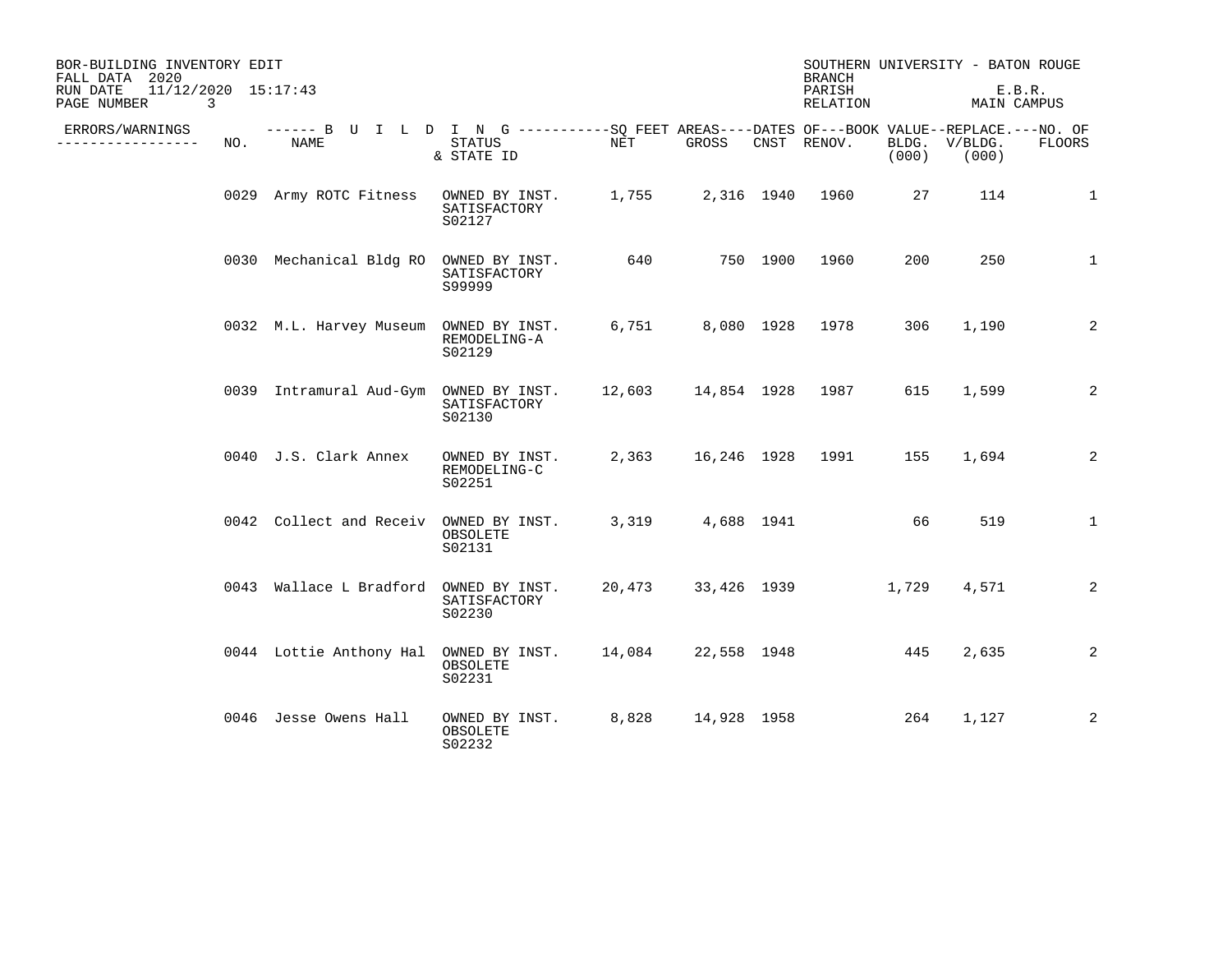| BOR-BUILDING INVENTORY EDIT<br>FALL DATA 2020<br>$11/12/2020$ $15:17:43$<br>RUN DATE |     |                                                                                                    |                                          |                    |                  | <b>BRANCH</b><br>PARISH |                | SOUTHERN UNIVERSITY - BATON ROUGE<br>E.B.R. |               |
|--------------------------------------------------------------------------------------|-----|----------------------------------------------------------------------------------------------------|------------------------------------------|--------------------|------------------|-------------------------|----------------|---------------------------------------------|---------------|
| PAGE NUMBER                                                                          | 4   |                                                                                                    |                                          |                    |                  | RELATION                |                | MAIN CAMPUS                                 |               |
| ERRORS/WARNINGS<br>--------------                                                    | NO. | ------ B U I L D I N G ----------SO FEET AREAS----DATES OF---BOOK VALUE--REPLACE.---NO. OF<br>NAME | <b>STATUS</b><br>& STATE ID              | NET                | GROSS            | CNST RENOV.             | BLDG.<br>(000) | V/BLDG.<br>(000)                            | <b>FLOORS</b> |
|                                                                                      |     | 0048 Grandison Dormitor OWNED BY INST.                                                             | SATISFACTORY<br>S02233                   | 17,819 36,570 1941 |                  |                         | 1,702          | 3,749                                       | 3             |
|                                                                                      |     | 0049 A.W. Mumford Stadi                                                                            | OWNED BY INST.<br>SATISFACTORY<br>S02132 | 90,300             |                  | 126,242 1940 1979       | 879            | 7,600                                       | 1             |
|                                                                                      |     | 0055 J.S. Clark Memoria                                                                            | OWNED BY INST.<br>SATISFACTORY<br>S02134 |                    | 1,673 2,387 1952 |                         | 190            | 235                                         | $\mathbf{1}$  |
|                                                                                      |     | 0056 A.A. LENOIR CTR                                                                               | OWNED BY INST.<br>SATISFACTORY<br>SO2135 | 61,095             |                  | 97,498 1952 2015        | 21,000         | 34,904                                      | 3             |
|                                                                                      |     | 0066 W. Pass Police Sta                                                                            | OWNED BY INST.<br>SATISFACTORY<br>S02139 | 1,580              | 2,442 1957       |                         | 65             | 226                                         | $\mathbf{1}$  |
|                                                                                      |     | 0074 Horticulture Barn                                                                             | OWNED BY INST.<br>SATISFACTORY<br>S02177 | 3,081              | 3,200 1975       |                         | 24             | 83                                          | $\mathbf{1}$  |
|                                                                                      |     | 0085 C T Seymoure                                                                                  | OWNED BY INST.<br>SATISFACTORY<br>S02141 |                    |                  | 26,561 41,014 1954 1993 | 3,661          | 5,619                                       | 2             |
|                                                                                      |     | 0090 John W. Fisher Hal                                                                            | OWNED BY INST.<br>REMODELING-A<br>S02142 | 34,784             |                  | 50,415 1953 1982        | 3,946          | 5,510                                       | 2             |
|                                                                                      |     | 0091 T. A. DeBose Hall                                                                             | OWNED BY INST.<br>SATISFACTORY<br>S02143 | 11,864             | 18,352 1951      | 1991                    | 1,329          | 1,811                                       | $\mathbf{1}$  |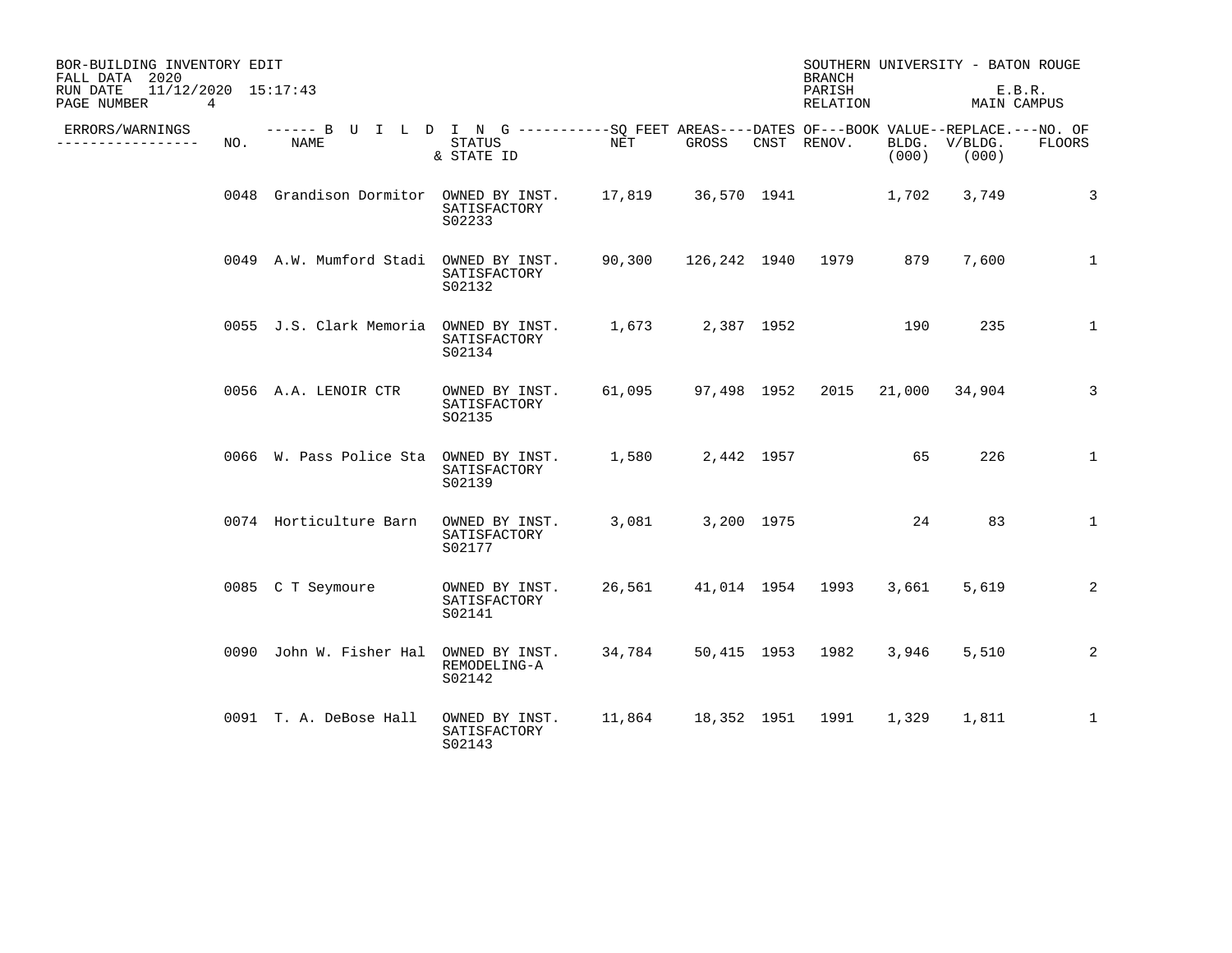| BOR-BUILDING INVENTORY EDIT<br>FALL DATA 2020<br>$11/12/2020$ $15:17:43$<br>RUN DATE<br>PAGE NUMBER<br>5 |     |                                                                                                    |                                          |                    |                   | <b>BRANCH</b><br>PARISH<br>RELATION |       | SOUTHERN UNIVERSITY - BATON ROUGE<br>E.B.R.<br>MAIN CAMPUS |              |
|----------------------------------------------------------------------------------------------------------|-----|----------------------------------------------------------------------------------------------------|------------------------------------------|--------------------|-------------------|-------------------------------------|-------|------------------------------------------------------------|--------------|
| ERRORS/WARNINGS<br>.                                                                                     | NO. | ------ B U I L D I N G ----------SO FEET AREAS----DATES OF---BOOK VALUE--REPLACE.---NO. OF<br>NAME | STATUS<br>& STATE ID                     | NET                | GROSS             | CNST RENOV.                         | (000) | BLDG. V/BLDG.<br>(000)                                     | FLOORS       |
|                                                                                                          |     | 0096 Sewage Pump Sta 1                                                                             | OWNED BY INST.<br>SATISFACTORY<br>S02144 |                    | 156 186 1950 1984 |                                     | 44    | 100                                                        | 1            |
|                                                                                                          |     | 0097 Sewage Pump Sta 2                                                                             | OWNED BY INST.<br>SATISFACTORY<br>S02145 | 156                | 186 1957          |                                     | 74    | 250                                                        | $\mathbf{1}$ |
|                                                                                                          |     | 0098 Washington Hall Do OWNED BY INST. 14,595 20,676 1954                                          | OBSOLETE<br>S02234                       |                    |                   |                                     | 391   | 1,564                                                      | 2            |
|                                                                                                          |     | 0099 Horace G. White Ha OWNED BY INST.                                                             | REMODELING-A<br>S02235                   | 11,575 19,124 1954 |                   |                                     | 303   | 1,752                                                      | 2            |
|                                                                                                          |     | 0100 William E. Reed Ha OWNED BY INST.                                                             | REMODELING-A<br>S02236                   |                    |                   |                                     | 291   | 1,507                                                      | 2            |
|                                                                                                          |     | 0122 Student Athletic D OWNED BY INST.                                                             | SATISFACTORY<br>S02186                   | 5,381              |                   | 8,857 1956 1982                     | 401   | 935                                                        | $\mathbf{1}$ |
|                                                                                                          |     | 0124 Bethune Hall Dormi OWNED BY INST.                                                             | REMODELING-A<br>S02237                   |                    |                   | 16,083 27,846 1956 494              |       | 2,916                                                      | 2            |
|                                                                                                          |     | 0125 P E Thrift Hall                                                                               | OWNED BY INST.<br>SATISFACTORY<br>S02147 | 18,500             |                   | 28,802 1900 1956                    | 2,200 | 4,063                                                      | 2            |
|                                                                                                          |     | 0126 LAW CENTER ANNEX                                                                              | OWNED BY INST.<br>SATISFACTORY<br>SO2148 | 1,389              | 3,148 1952        | 2014                                | 225   | 343                                                        | 2            |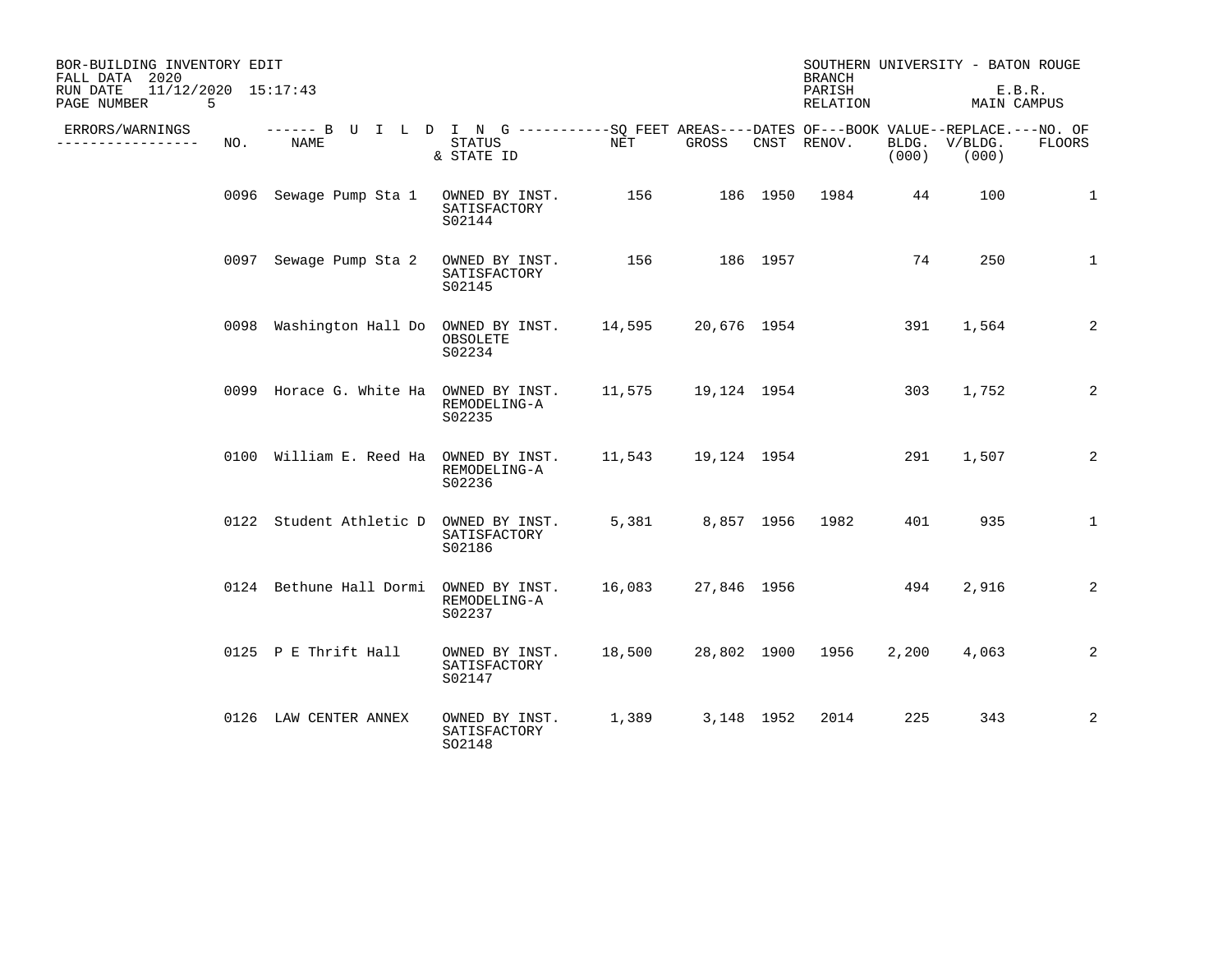| BOR-BUILDING INVENTORY EDIT<br>FALL DATA 2020<br>$11/12/2020$ $15:17:43$<br>RUN DATE<br>PAGE NUMBER | 6   |                                                                                                    |                                          |                        |                       | <b>BRANCH</b><br>PARISH<br>RELATION |                | SOUTHERN UNIVERSITY - BATON ROUGE<br>E.B.R.<br>MAIN CAMPUS |              |
|-----------------------------------------------------------------------------------------------------|-----|----------------------------------------------------------------------------------------------------|------------------------------------------|------------------------|-----------------------|-------------------------------------|----------------|------------------------------------------------------------|--------------|
| ERRORS/WARNINGS<br>-------------                                                                    | NO. | ------ B U I L D I N G ----------SQ FEET AREAS----DATES OF---BOOK VALUE--REPLACE.---NO. OF<br>NAME | STATUS<br>& STATE ID                     | NET                    | GROSS                 | CNST RENOV.                         | BLDG.<br>(000) | $V/BLDG$ .<br>(000)                                        | FLOORS       |
|                                                                                                     |     | 0128 H Thurman CMPS Nor OWNED BY INST.                                                             | REMODELING-B<br>S02150                   | 8,818                  |                       | 23,700 1957 2017 579                |                | 3,319                                                      | 2            |
|                                                                                                     |     | 0129 Lab School High an OWNED BY INST.                                                             | REMODELING-A<br>S02151                   |                        |                       | 38,444 46,422 1956 1972             | 4,000          | 5,962                                                      | 2            |
|                                                                                                     |     | 0132 Poultry Building B                                                                            | OWNED BY INST.<br>REMODELING-C<br>S02156 |                        | 3,989 4,002 1956      |                                     | 2              | 59                                                         | $\mathbf{1}$ |
|                                                                                                     |     | 0134 Poultry Lab Bldg                                                                              | OWNED BY INST.<br>REMODELING-B<br>S02155 |                        | 2,211 4,389 1956 1980 |                                     | 152            | 261                                                        | $\mathbf{1}$ |
|                                                                                                     |     | 0135 Smith Brown Memori                                                                            | OWNED BY INST.<br>SATISFACTORY<br>S02240 |                        |                       | 36,817 68,862 1959 1993             | 7,706          | 8,944                                                      | 2            |
|                                                                                                     |     | 0137 Campus Police Main OWNED BY INST.                                                             | OBSOLETE<br>S02162                       | 11,158 13,325 1957 151 |                       |                                     |                | 568                                                        | $\mathbf{1}$ |
|                                                                                                     |     | 0138 Benjamin Kraft Bui OWNED BY INST.                                                             | SATISFACTORY<br>S02187                   | 18,906                 |                       | 20,995 1987                         | 1,410          | 1,907                                                      | $\mathbf{1}$ |
|                                                                                                     |     | 0139 T. H. Harris                                                                                  | OWNED BY INST.<br>SATISFACTORY<br>S02163 | 24,314                 |                       | 52,160 1958 1981                    | 3,900          | 5,688                                                      | 2            |
|                                                                                                     |     | 0153 J W Lee Hall                                                                                  | OWNED BY INST.<br>REMODELING-B<br>S02164 |                        |                       | 31,659 60,882 1962 1987             | 1,037          | 8,276                                                      | 2            |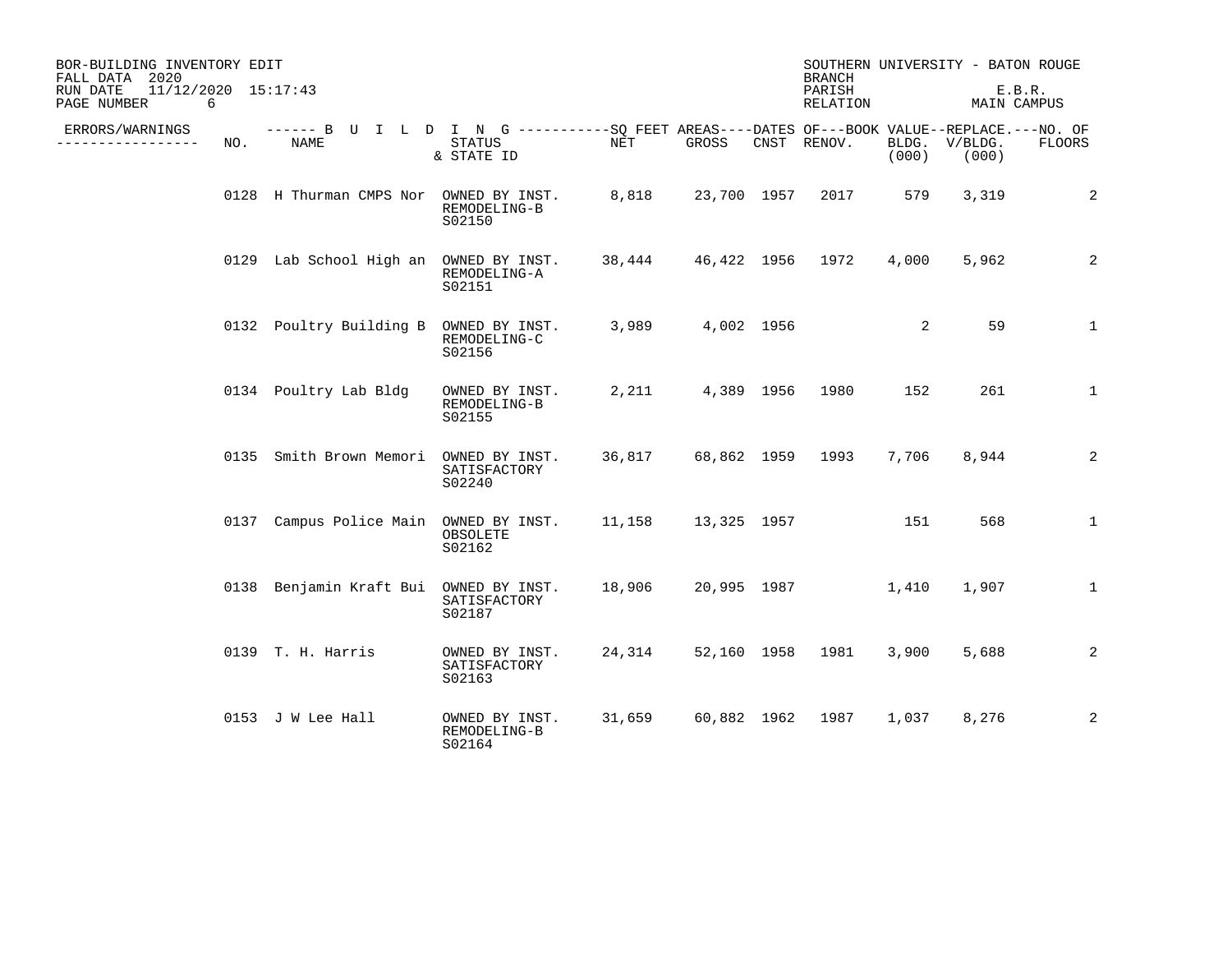| BOR-BUILDING INVENTORY EDIT<br>FALL DATA 2020<br>11/12/2020 15:17:43<br>RUN DATE<br>PAGE NUMBER<br>7 |                                                                                                    |                                          |        |              |            | <b>BRANCH</b><br>PARISH<br>RELATION |                | SOUTHERN UNIVERSITY - BATON ROUGE<br>MAIN CAMPUS | E.B.R.        |
|------------------------------------------------------------------------------------------------------|----------------------------------------------------------------------------------------------------|------------------------------------------|--------|--------------|------------|-------------------------------------|----------------|--------------------------------------------------|---------------|
| ERRORS/WARNINGS<br>---------<br>NO.                                                                  | ------ B U I L D I N G ----------SQ FEET AREAS----DATES OF---BOOK VALUE--REPLACE.---NO. OF<br>NAME | STATUS<br>& STATE ID                     | NET    | GROSS        |            | CNST RENOV.                         | BLDG.<br>(000) | V/BLDG.<br>(000)                                 | <b>FLOORS</b> |
|                                                                                                      | 0154 F. Hayden Hall                                                                                | OWNED BY INST.<br>SATISFACTORY<br>S02165 | 27,426 | 35,409 1965  |            |                                     | 672            | 3,688                                            | $\mathbf{1}$  |
|                                                                                                      | 0155 Donald C. Wade Hou OWNED BY INST.                                                             | SATISFACTORY<br>S02166                   | 800    |              |            | 5,696 1966 1982                     | 250            | 950                                              | 2             |
|                                                                                                      | 0156 T.T. Allain                                                                                   | OWNED BY INST.<br>REMODELING-A<br>S02167 | 54,913 |              |            | 89,624 1967                         | 9,200          | 12,906                                           | 3             |
|                                                                                                      | 0159 William H. James H OWNED BY INST.                                                             | REMODELING-A<br>S02169                   | 35,509 | 60,950 1972  |            |                                     | 1,650          | 7,457                                            | 3             |
|                                                                                                      | 0160 W W Steward                                                                                   | OWNED BY INST.<br>SATISFACTORY<br>S02170 | 47,025 | 68,241 1971  |            |                                     | 2,223          | 8,361                                            | 3             |
|                                                                                                      | 0161 J. B. Moore Hall                                                                              | OWNED BY INST.<br>REMODELING-A<br>S02171 | 27,948 |              |            | 37,207 1971                         | 1,100          | 5,453                                            | 3             |
|                                                                                                      | 0162 Lacumba Jaquar Caq                                                                            | OWNED BY INST.<br>SATISFACTORY<br>S02176 |        | 394 418 1975 |            | 1987                                | 24             | 24                                               | $\mathbf{1}$  |
|                                                                                                      | 0163 F G Clark Activity                                                                            | OWNED BY INST.<br>SATISFACTORY<br>S02178 | 90,498 | 138,813 1976 |            |                                     | 8,489          | 34,485                                           | 2             |
|                                                                                                      | 0164 University Booksto                                                                            | OWNED BY INST.<br>REMODELING-A<br>S02250 | 4,039  |              | 6,424 1975 |                                     | 142            | 561                                              | $\mathbf{1}$  |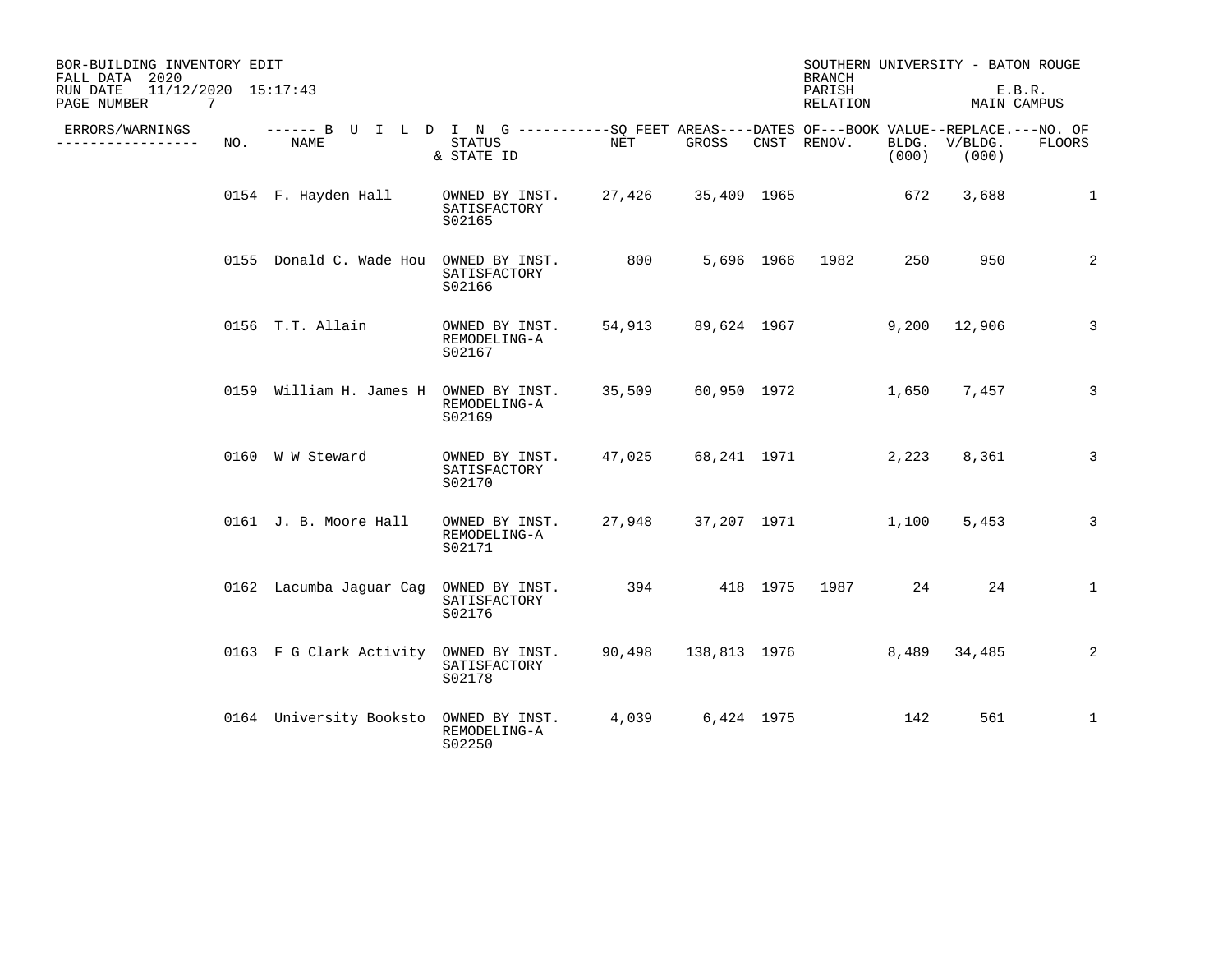| BOR-BUILDING INVENTORY EDIT<br>FALL DATA 2020<br>$11/12/2020$ $15:17:43$<br>RUN DATE<br>8<br>PAGE NUMBER |     |                                                                                                            |                                          |        |             | <b>BRANCH</b><br>PARISH<br>RELATION    |                | SOUTHERN UNIVERSITY - BATON ROUGE<br>MAIN CAMPUS | E.B.R.         |
|----------------------------------------------------------------------------------------------------------|-----|------------------------------------------------------------------------------------------------------------|------------------------------------------|--------|-------------|----------------------------------------|----------------|--------------------------------------------------|----------------|
| ERRORS/WARNINGS<br>___________                                                                           | NO. | ------ B U I L D I N G -----------SQ FEET AREAS----DATES OF---BOOK VALUE--REPLACE.---NO. OF<br><b>NAME</b> | <b>STATUS</b><br>& STATE ID              | NET    | GROSS       | CNST RENOV.                            | BLDG.<br>(000) | V/BLDG.<br>(000)                                 | <b>FLOORS</b>  |
|                                                                                                          |     | 0165 Emma N Mayberry Di OWNED BY INST.                                                                     | SATISFACTORY<br>S02252                   | 22,807 | 28,617 1980 |                                        | 2,097          | 3,193                                            | $\mathbf 1$    |
|                                                                                                          |     | 0166 J.S. Clark Adminis OWNED BY INST.                                                                     | SATISFACTORY<br>S02201                   | 30,921 |             | 41,171 1982 1985                       | 3,619          | 4,516                                            | $\overline{4}$ |
|                                                                                                          |     | 0167 J B Cade Library                                                                                      | OWNED BY INST.<br>SATISFACTORY<br>S02203 |        |             | 78,315 136,600 1983 1987 10,436 14,896 |                |                                                  | $\overline{4}$ |
|                                                                                                          |     | 0169 Meat Processing Pl OWNED BY INST.                                                                     | SATISFACTORY<br>S02202                   | 3,892  | 5,005 1982  |                                        | 504            | 639                                              | $\mathbf{1}$   |
|                                                                                                          |     | 0170 J. K. Haynes Schoo                                                                                    | OWNED BY INST.<br>SATISFACTORY<br>S02224 | 40,927 |             | 69,069 1986 1986                       | 5,717          | 8,491                                            | 3              |
|                                                                                                          |     | 0171 Central Stores and                                                                                    | OWNED BY INST.<br>SATISFACTORY<br>S09767 | 2,053  | 11,496 1988 |                                        | 643            | 643                                              | $\mathbf{1}$   |
|                                                                                                          |     | 0172 Motor Pool Auto Sh OWNED BY INST.                                                                     | SATISFACTORY<br>S09766                   | 4,361  | 4,382 1987  |                                        | 212            | 337                                              | $\mathbf{1}$   |
|                                                                                                          |     | 0173 Farrowing House                                                                                       | OWNED BY INST.<br>SATISFACTORY<br>S09821 | 2,202  | 2,400 1988  |                                        | 330            | 530                                              | $\mathbf 1$    |
|                                                                                                          |     | 0174 Ruffin Paul Centra                                                                                    | OWNED BY INST.<br>SATISFACTORY<br>S09463 | 74     | 16,726 1990 |                                        | 6,702          | 6,802                                            | $\mathbf 1$    |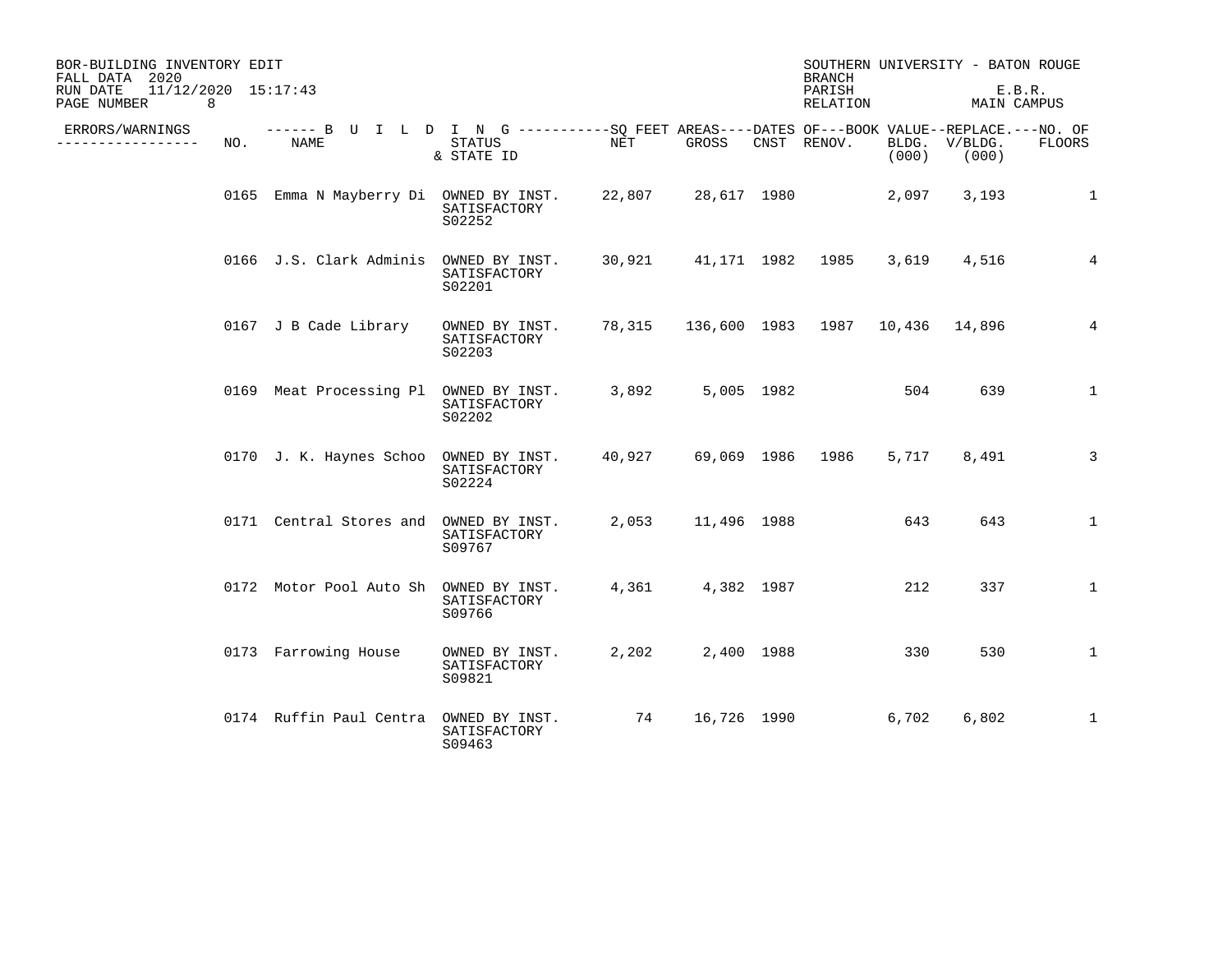| BOR-BUILDING INVENTORY EDIT<br>FALL DATA 2020<br>11/12/2020 15:17:43<br>RUN DATE<br>PAGE NUMBER<br>9 |     |                                                                                                    |                                          |       |                  | <b>BRANCH</b><br>PARISH<br>RELATION |       | SOUTHERN UNIVERSITY - BATON ROUGE<br>E.B.R.<br>MAIN CAMPUS |                 |
|------------------------------------------------------------------------------------------------------|-----|----------------------------------------------------------------------------------------------------|------------------------------------------|-------|------------------|-------------------------------------|-------|------------------------------------------------------------|-----------------|
| ERRORS/WARNINGS<br>-------------                                                                     | NO. | ------ B U I L D I N G ----------SQ FEET AREAS----DATES OF---BOOK VALUE--REPLACE.---NO. OF<br>NAME | STATUS<br>& STATE ID                     | NET   | GROSS            | CNST RENOV.                         | (000) | BLDG. V/BLDG.<br>(000)                                     | FLOORS          |
|                                                                                                      |     | 0176 Headhouse Greenhou OWNED BY INST.                                                             | SATISFACTORY<br>S09765                   |       | 2,351 8,544 1992 |                                     | 581   | 955                                                        | $\mathbf{1}$    |
|                                                                                                      |     | 0177 Hazardous Waste St OWNED BY INST.                                                             | SATISFACTORY<br>S09823                   | 810   | 870 1992         |                                     | 136   | 82                                                         | $\mathbf{1}$    |
|                                                                                                      |     | 0178 R. H. Higgins Hall OWNED BY INST. 47,720 74,935 1992                                          | SATISFACTORY<br>S12078                   |       |                  |                                     |       | 4,294 10,382                                               | $4\overline{ }$ |
|                                                                                                      |     | 0179 Augustus Blanks Ha OWNED BY INST.                                                             | SATISFACTORY<br>S11785                   |       |                  | 27,557 49,000 1993                  | 3,151 | 6,965                                                      | $\mathbf{3}$    |
|                                                                                                      |     | 0180 Agric Financial Of OWNED BY INST. 1,491 2,460 1996 1996                                       | SATISFACTORY<br>S12523                   |       |                  |                                     |       | 485                                                        | $\mathbf{1}$    |
|                                                                                                      |     | 0181 Samuella V Totty                                                                              | OWNED BY INST.<br>SATISFACTORY<br>S12704 |       |                  | 27,348 88,700 1998 11 12,363        |       |                                                            | 3               |
|                                                                                                      |     | 0182 Camille S Shade                                                                               | OWNED BY INST.<br>SATISFACTORY<br>S12824 |       |                  | 27,348 88,700 1999 11,550 12,363    |       |                                                            | 3               |
|                                                                                                      |     | 0183 Ashford O. William OWNED BY INST.                                                             | SATISFACTORY<br>S12846                   |       |                  | 55,160 1999 2001                    | 4,635 | 5,426                                                      | 2               |
|                                                                                                      |     | 0184 Student Pavilion                                                                              | OWNED BY INST.<br>REMODELING-C<br>S12828 | 255 7 | 2,780 1998       |                                     | 120   | 275                                                        | $\mathbf{1}$    |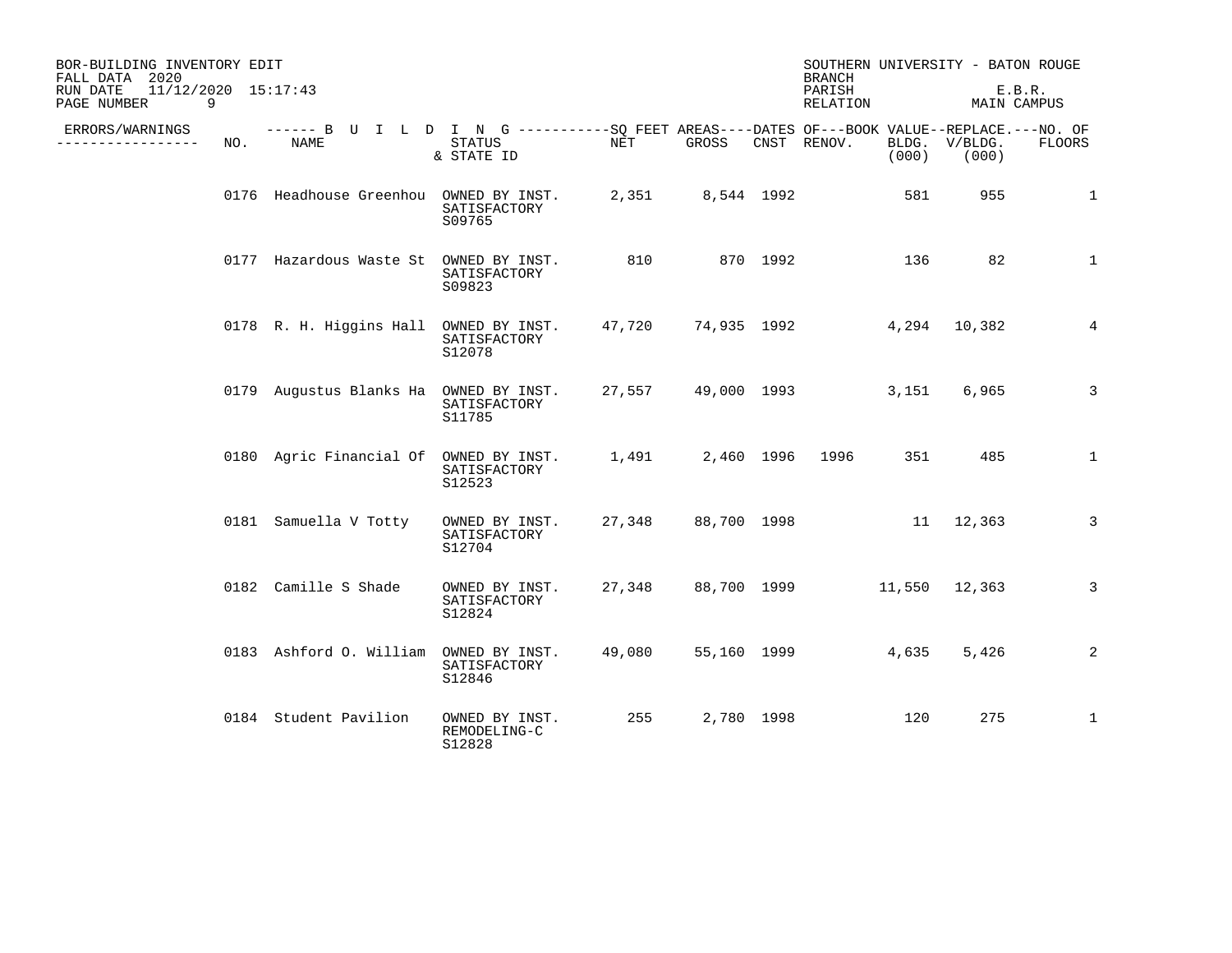| BOR-BUILDING INVENTORY EDIT<br>FALL DATA 2020        |     |                                                                                                           |                                          |        |                     | SOUTHERN UNIVERSITY - BATON ROUGE<br><b>BRANCH</b> |       |                        |                       |
|------------------------------------------------------|-----|-----------------------------------------------------------------------------------------------------------|------------------------------------------|--------|---------------------|----------------------------------------------------|-------|------------------------|-----------------------|
| 11/12/2020 15:17:43<br>RUN DATE<br>10<br>PAGE NUMBER |     |                                                                                                           |                                          |        |                     | PARISH<br>RELATION                                 |       |                        | E.B.R.<br>MAIN CAMPUS |
| ERRORS/WARNINGS<br>-------------                     | NO. | ------ B U I L D I N G ----------SQ FEET AREAS----DATES OF---BOOK VALUE--REPLACE.---NO. OF<br><b>NAME</b> | STATUS<br>& STATE ID                     | NET    | GROSS               | CNST RENOV.                                        | (000) | BLDG. V/BLDG.<br>(000) | <b>FLOORS</b>         |
|                                                      |     | 0185 Baranco-Hill Healt OWNED BY INST.                                                                    | SATISFACTORY<br>S16138                   | 1,000  | 4,862 2000          |                                                    | 350   | 477                    | $\mathbf 1$           |
|                                                      |     | 0186 PBS Pinchback Engr OWNED BY INST.                                                                    | SATISFACTORY<br>S12942                   |        | 29,061 114,000 2000 |                                                    |       | 12,000 14,753          | $\overline{4}$        |
|                                                      |     | 0187 Delores Spikes Hon OWNED BY INST.                                                                    | SATISFACTORY<br>S13262                   | 4,285  | 7,796 2001          |                                                    | 986   | 1,579                  | $\mathbf{1}$          |
|                                                      |     | 0188 Athletics Ticket O LEASED                                                                            | SATISFACTORY<br>S99998                   | 2,475  | 2,500 1998          |                                                    | 300   | 7,100                  | $\mathbf 1$           |
|                                                      |     | 0189 SU Business Center OWNED BY INST.                                                                    | REMODELING-B<br>S13306                   | 1,936  | 3,560 2000          |                                                    | 110   | 223                    | $\mathbf{1}$          |
|                                                      |     | 0190 Child Development                                                                                    | OWNED BY INST.<br>SATISFACTORY<br>S16061 | 5,264  | 5,329 2007          |                                                    | 734   | 840                    | $\mathbf{1}$          |
|                                                      |     | 0191 Ulysses S Jones Ha OWNED BY INST.                                                                    | SATISFACTORY<br>S16013                   | 27,348 | 88,700 2007         |                                                    |       | 13,317 16,490          | 3                     |
|                                                      |     | 0192 Stu Counseling Ctr OWNED BY INST.                                                                    | SATISFACTORY<br>S16012                   | 2,638  | 4,094 2007          |                                                    | 520   | 361                    | $\mathbf{1}$          |
|                                                      |     | 0193 Lee Hines Baseball                                                                                   | OWNED BY INST.<br>SATISFACTORY<br>S15016 | 4,680  | 4,690 2005          |                                                    | 664   | 885                    | $\mathbf 1$           |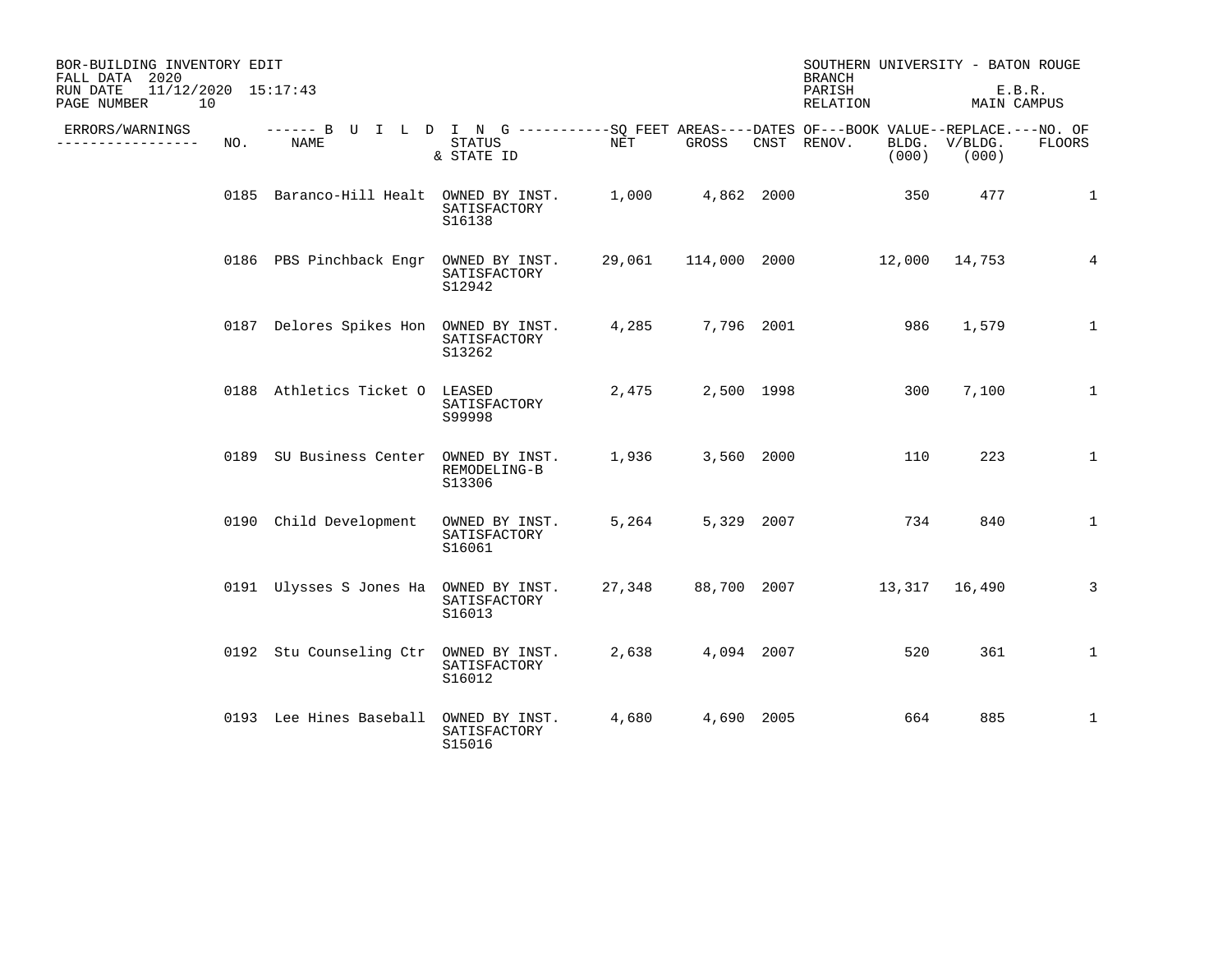| BOR-BUILDING INVENTORY EDIT<br>FALL DATA 2020<br>$11/12/2020$ $15:17:43$<br>RUN DATE<br>PAGE NUMBER<br>11 |     |                                                                                                     |                                          |                    |                  |         | <b>BRANCH</b><br>PARISH<br>RELATION |       | SOUTHERN UNIVERSITY - BATON ROUGE<br>MAIN CAMPUS | E.B.R.       |
|-----------------------------------------------------------------------------------------------------------|-----|-----------------------------------------------------------------------------------------------------|------------------------------------------|--------------------|------------------|---------|-------------------------------------|-------|--------------------------------------------------|--------------|
| ERRORS/WARNINGS<br>______________                                                                         | NO. | ------ B U I L D I N G -----------SQ FEET AREAS----DATES OF---BOOK VALUE--REPLACE.---NO. OF<br>NAME | STATUS<br>& STATE ID                     | NET                | GROSS            |         | CNST RENOV.                         | (000) | BLDG. V/BLDG.<br>(000)                           | FLOORS       |
|                                                                                                           |     | 0194 Softball Complx-N. OWNED BY INST.                                                              | SATISFACTORY<br>S15766                   |                    | 7,900 8,990 1998 |         |                                     | 84    | 94                                               | $\mathbf{1}$ |
|                                                                                                           |     | 0195 SU Business Center OWNED BY INST.                                                              | SATISFACTORY<br>L22012                   |                    |                  |         | 4,700 4,846 1930 2007               | 375   | 698                                              | $\mathbf 1$  |
|                                                                                                           |     | 0196 Moody Intramural S OWNED BY INST.                                                              | SATISFACTORY<br>S28633                   | 25,936 32,212 2013 |                  |         |                                     | 3,216 | 3,216                                            | $\mathbf{1}$ |
|                                                                                                           |     | 049A Mumford Sta Pressb                                                                             | OWNED BY INST.<br>SATISFACTORY<br>S02132 | 6,870              |                  |         | 14,000 2001 2009 17,192 26,013      |       |                                                  | 2            |
|                                                                                                           |     | 049B Roscoe Moore Track OWNED BY INST.                                                              | SATISFACTORY<br>S02132                   | 5,355              | 53,550 1994      |         |                                     | 800   | 900                                              | $\mathbf{1}$ |
|                                                                                                           |     | 049C Mumford Football F OWNED BY INST.                                                              | SATISFACTORY<br>S02132                   | 90,000             | 90,300 2003      |         |                                     | 600   | 800                                              | $\mathbf{1}$ |
|                                                                                                           |     | 049D Mumford Fieldhouse OWNED BY INST.                                                              | SATISFACTORY<br>S16011                   |                    |                  |         | 77,893 92,022 2009 17,192           |       | 8,821                                            | 3            |
|                                                                                                           |     | 066A W. Pass Checkpt 1                                                                              | OWNED BY INST.<br>SATISFACTORY<br>S02139 | 23                 |                  | 25 2005 |                                     | 15    | 15                                               | $\mathbf 1$  |
|                                                                                                           |     | 066B W. Pass Checkpt 2                                                                              | OWNED BY INST.<br>SATISFACTORY<br>S02139 | 23                 |                  | 25 2005 |                                     | 15    | 15                                               | $\mathbf{1}$ |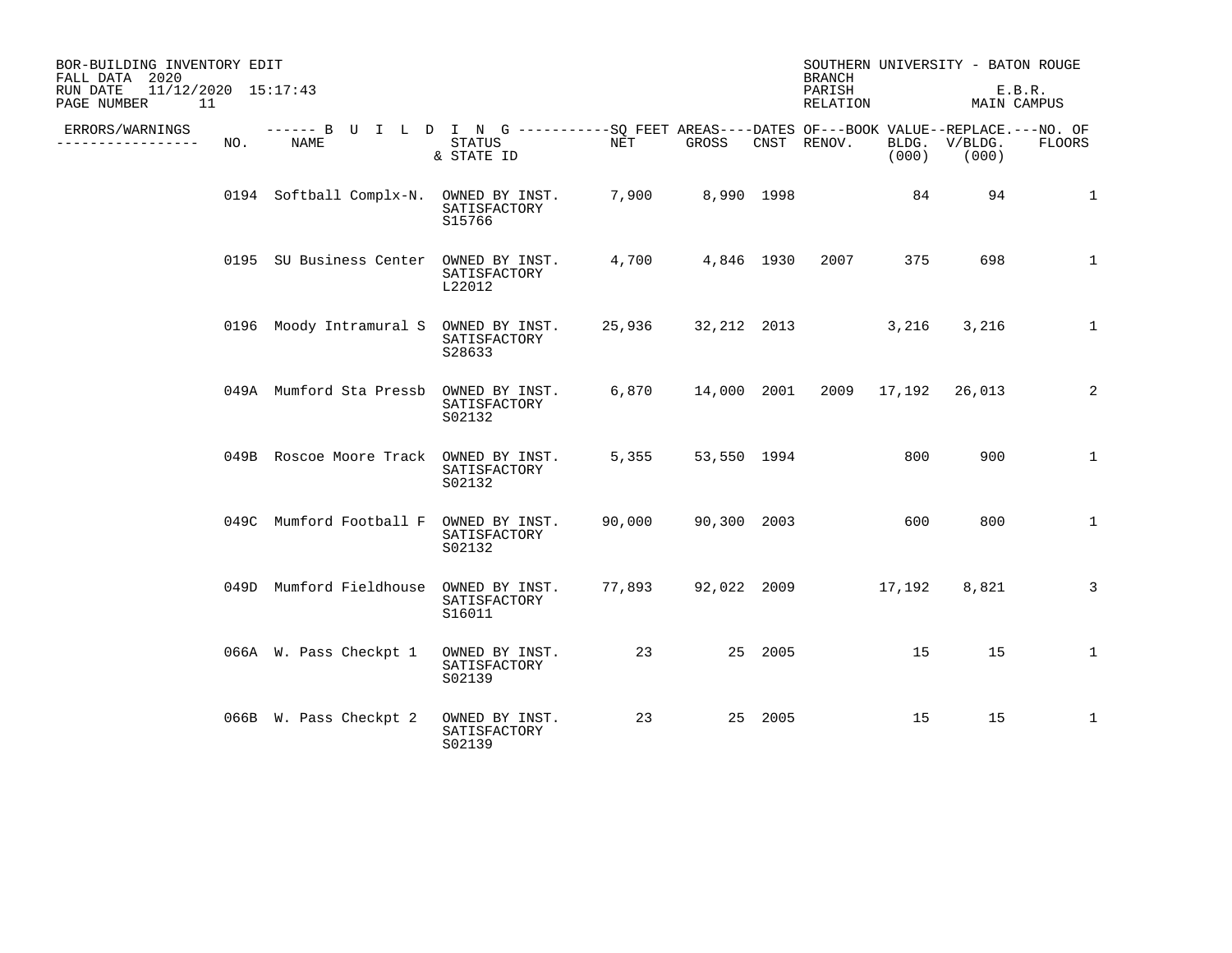| BOR-BUILDING INVENTORY EDIT<br>FALL DATA 2020<br>$11/12/2020$ $15:17:43$<br>RUN DATE |     |                                        |                                                                                                                            |        |             | <b>BRANCH</b><br>PARISH |                | SOUTHERN UNIVERSITY - BATON ROUGE<br>E.B.R. |               |
|--------------------------------------------------------------------------------------|-----|----------------------------------------|----------------------------------------------------------------------------------------------------------------------------|--------|-------------|-------------------------|----------------|---------------------------------------------|---------------|
| 12<br>PAGE NUMBER                                                                    |     |                                        |                                                                                                                            |        |             | RELATION                |                | MAIN CAMPUS                                 |               |
| ERRORS/WARNINGS<br>------------                                                      | NO. | <b>NAME</b>                            | ------ B U I L D I N G -----------SQ FEET AREAS----DATES OF---BOOK VALUE--REPLACE.---NO. OF<br><b>STATUS</b><br>& STATE ID | NET    | GROSS       | CNST RENOV.             | BLDG.<br>(000) | V/BLDG.<br>(000)                            | <b>FLOORS</b> |
|                                                                                      |     | 091A Performing Arts                   | OWNED BY INST.<br>SATISFACTORY<br>S02215                                                                                   | 5,502  | 12,182 1982 |                         | 1,106          | 1,694                                       | $\mathbf 1$   |
|                                                                                      |     | 091B Issac Greggs Band                 | OWNED BY INST.<br>SATISFACTORY<br>S02216                                                                                   | 7,172  | 15,087 1984 |                         | 1,377          | 1,688                                       | $\mathbf 1$   |
|                                                                                      |     | 091C Mechanical Bldg91A OWNED BY INST. | SATISFACTORY<br>S02214                                                                                                     | 1,717  | 1,800 1984  |                         | 165            | 339                                         | $\mathbf{1}$  |
|                                                                                      |     | 128A H Thurman CMPS Wes                | OWNED BY INST.<br>REMODELING-A<br>S02206                                                                                   | 1,886  | 3,000 1957  | 2017                    | 264            | 442                                         | $\mathbf{1}$  |
|                                                                                      |     | 128B H Thurman CMPS Eas                | OWNED BY INST.<br>SATISFACTORY<br>S02225                                                                                   | 4,044  | 6,608 1957  | 2017                    | 734            | 988                                         | $\mathbf{1}$  |
|                                                                                      |     | 128C H Thurman CMPS Sou OWNED BY INST. | SATISFACTORY<br>S99999                                                                                                     | 1,929  | 2,020 1957  | 2017                    | 244            | 419                                         | $\mathbf 1$   |
|                                                                                      |     | 129A Lab School Element                | OWNED BY INST.<br>REMODELING-A<br>S02152                                                                                   | 3,952  | 4,350 1956  | 1972                    | 550            | 573                                         | $\mathbf{1}$  |
|                                                                                      |     | 129B Lab School Pre-K a OWNED BY INST. | REMODELING-A<br>S02153                                                                                                     | 6,604  |             | 12,045 1956 1972        | 1,200          | 1,110                                       | $\mathbf{1}$  |
|                                                                                      |     | 129C Lab school GYM and                | OWNED BY INST.<br>REMODELING-A<br>S02154                                                                                   | 18,518 | 21,355 1956 |                         | 2,200          | 2,266                                       | $\mathbf 1$   |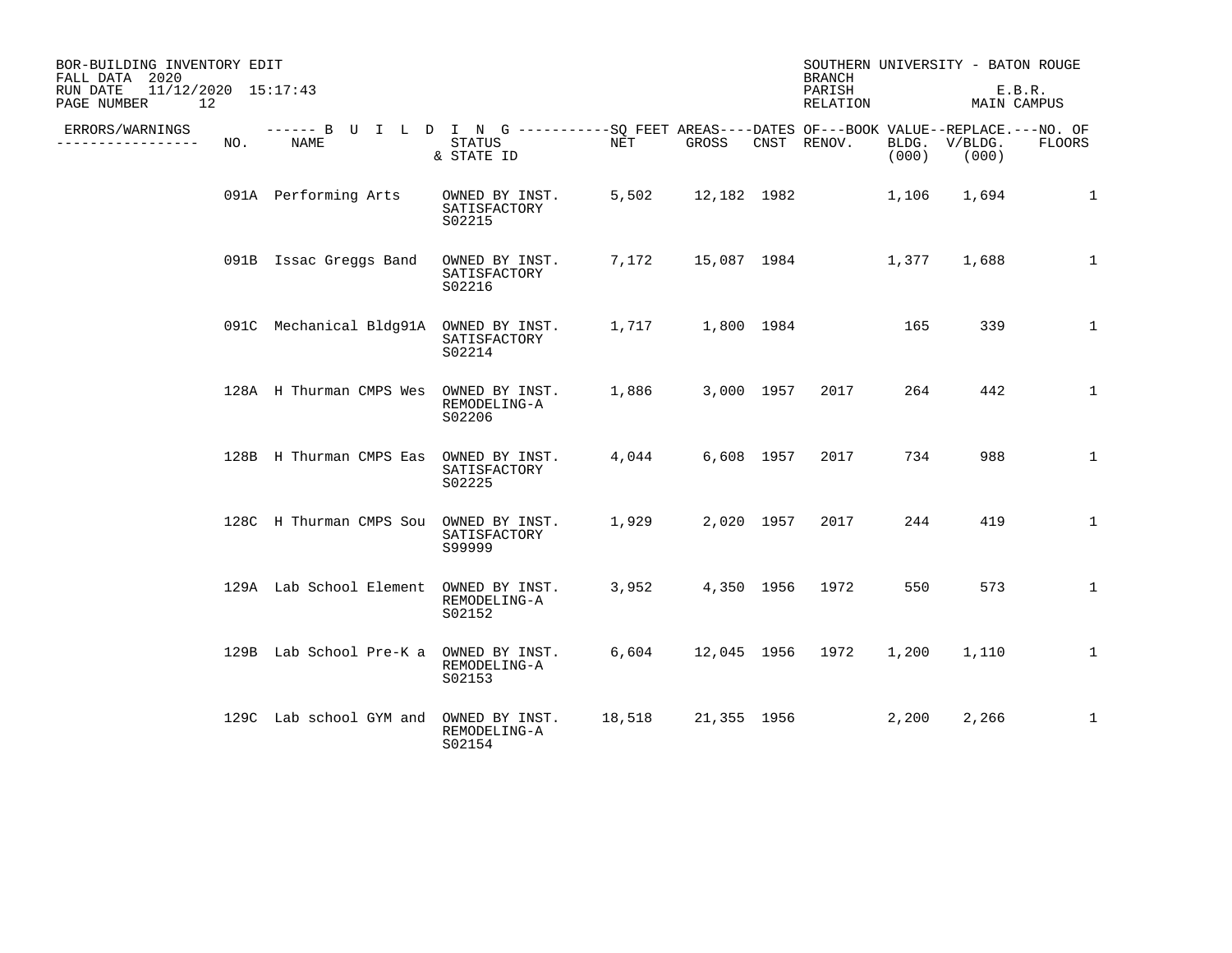| BOR-BUILDING INVENTORY EDIT<br>FALL DATA 2020<br>11/12/2020 15:17:43<br>RUN DATE |     |                                                                                                    |                                          |       |            |          | <b>BRANCH</b><br>PARISH |       | SOUTHERN UNIVERSITY - BATON ROUGE<br>E.B.R. |               |  |
|----------------------------------------------------------------------------------|-----|----------------------------------------------------------------------------------------------------|------------------------------------------|-------|------------|----------|-------------------------|-------|---------------------------------------------|---------------|--|
| 13<br>PAGE NUMBER                                                                |     |                                                                                                    |                                          |       |            |          | RELATION                |       | MAIN CAMPUS                                 |               |  |
| ERRORS/WARNINGS<br>---------------                                               | NO. | ------ B U I L D I N G ----------SO FEET AREAS----DATES OF---BOOK VALUE--REPLACE.---NO. OF<br>NAME | STATUS<br>& STATE ID                     | NET   | GROSS      |          | CNST RENOV.             | (000) | BLDG. V/BLDG.<br>(000)                      | <b>FLOORS</b> |  |
|                                                                                  |     | 132A Poultry Breeder 1                                                                             | OWNED BY INST.<br>REMODELING-A<br>S02157 | 3,662 | 4,080 1956 |          |                         | 9     | 69                                          | $\mathbf{1}$  |  |
|                                                                                  |     | 132B Poultry Broiler 2                                                                             | OWNED BY INST.<br>REMODELING-A<br>S02158 | 2,842 | 3,000 1956 |          |                         | 8     | 41                                          | $\mathbf{1}$  |  |
|                                                                                  |     | 133A Greenhouse 1                                                                                  | OWNED BY INST.<br>SATISFACTORY<br>S02207 | 837   |            | 920 1956 |                         | 54    | 21                                          | $\mathbf{1}$  |  |
|                                                                                  |     | 133B Greenhouse 2                                                                                  | OWNED BY INST.<br>SATISFACTORY<br>S02208 | 837   |            | 920 1956 |                         | 54    | 16                                          | $\mathbf{1}$  |  |
|                                                                                  |     | 133C Greenhouse 3                                                                                  | OWNED BY INST.<br>SATISFACTORY<br>S02209 | 837   |            | 920 1956 |                         | 54    | 20                                          | $\mathbf{1}$  |  |
|                                                                                  |     | 133D Greenhouse 4                                                                                  | OWNED BY INST.<br>SATISFACTORY<br>S13056 | 837   | 2,828 2000 |          |                         | 446   | 203                                         | 1             |  |
|                                                                                  |     | 136C Dairy Silo Storage OWNED BY INST.                                                             | OBSOLETE<br>S02174                       | 1,400 | 1,451 1960 |          |                         | 5     | 5                                           | $\mathbf{1}$  |  |
|                                                                                  |     | 138A Physical Plant War OWNED BY INST.                                                             | SATISFACTORY<br>S09770                   | 7,378 | 7,980 1987 |          |                         | 402   | 440                                         | 2             |  |
|                                                                                  |     | 138B Physical Plant Sto OWNED BY INST.                                                             | SATISFACTORY<br>S09769                   | 5,532 | 5,650 1987 |          |                         | 251   | 158                                         | $\mathbf{1}$  |  |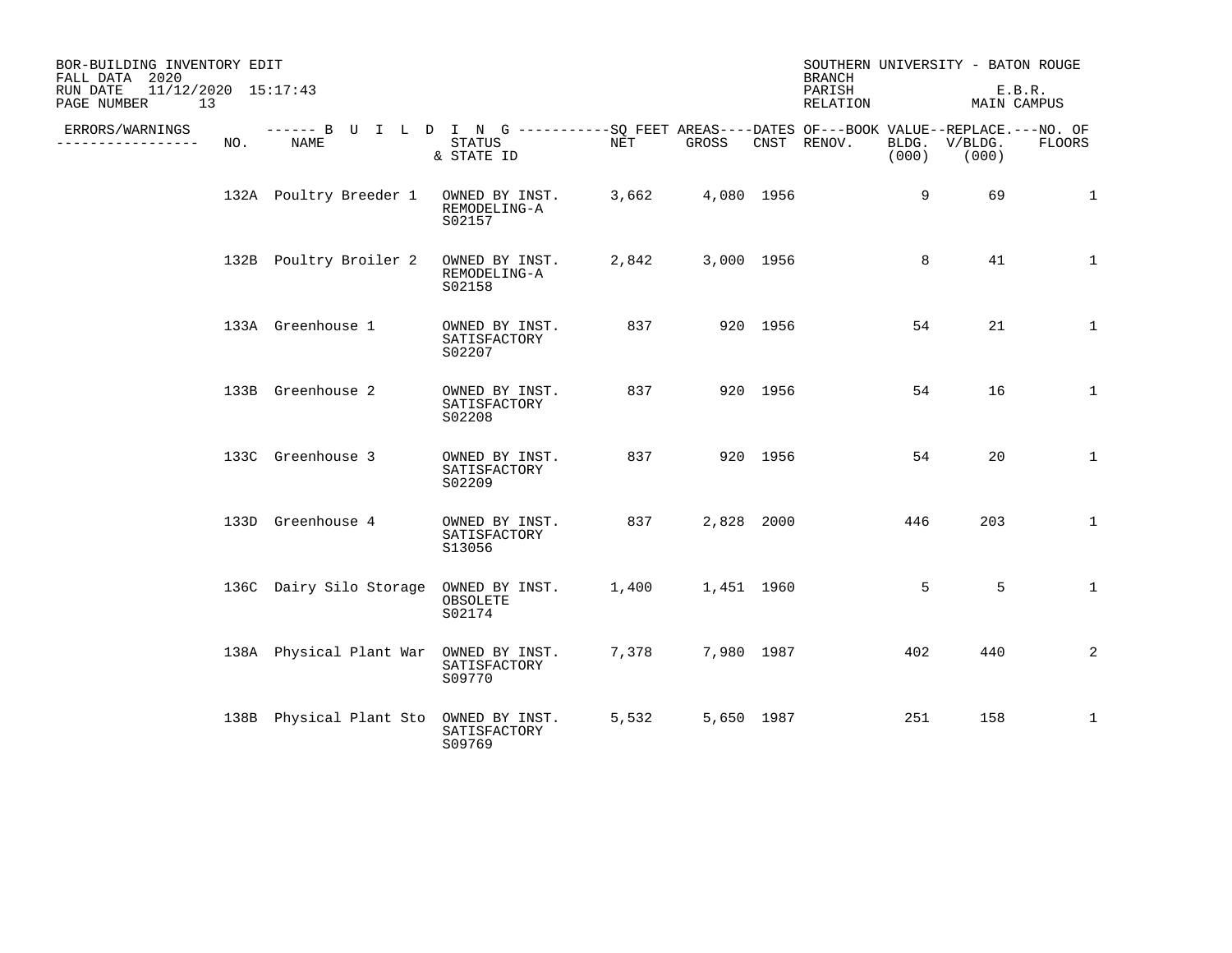| BOR-BUILDING INVENTORY EDIT<br>FALL DATA 2020<br>11/12/2020 15:17:43<br>RUN DATE<br>14<br>PAGE NUMBER |     |                                                                                                     |                                          |        |              | <b>BRANCH</b><br>PARISH<br>RELATION |             | SOUTHERN UNIVERSITY - BATON ROUGE<br>E.B.R.<br>MAIN CAMPUS |                  |               |
|-------------------------------------------------------------------------------------------------------|-----|-----------------------------------------------------------------------------------------------------|------------------------------------------|--------|--------------|-------------------------------------|-------------|------------------------------------------------------------|------------------|---------------|
| ERRORS/WARNINGS<br>.                                                                                  | NO. | ------ B U I L D I N G -----------SQ FEET AREAS----DATES OF---BOOK VALUE--REPLACE.---NO. OF<br>NAME | STATUS<br>& STATE ID                     | NET    | GROSS        |                                     | CNST RENOV. | BLDG.<br>(000)                                             | V/BLDG.<br>(000) | <b>FLOORS</b> |
|                                                                                                       |     | 138C Surplus Property B OWNED BY INST.                                                              | SATISFACTORY<br>S09768                   | 2,850  |              | 3,000 1987                          |             | 134                                                        | 108              | 1             |
|                                                                                                       |     | 139A Harris Anniex                                                                                  | OWNED BY INST.<br>SATISFACTORY<br>S02205 | 12,867 | 22,939 1958  |                                     | 2012        | 332                                                        | 4,131            | 2             |
|                                                                                                       |     | 153A Health Research Ct OWNED BY INST.                                                              | SATISFACTORY<br>S02213                   | 10,056 |              |                                     | 16,856 1986 | 4,514                                                      | 2,198            | 2             |
|                                                                                                       |     | 158B Dunn Hall Cafeteri OWNED BY INST.                                                              | REMODELING-A<br>S02255                   | 18,504 | 44,050 1958  |                                     |             | 907                                                        | 5,065            | 2             |
|                                                                                                       |     | 158C Boley Hall Dornito                                                                             | OWNED BY INST.<br>REMODELING-A<br>S02256 | 59,463 | 83,338 1967  |                                     |             | 2,097                                                      | 8,683            | 6             |
|                                                                                                       |     | 165A Mayberry Dining An OWNED BY INST.                                                              | SATISFACTORY<br>S02257                   | 2,350  |              | 2,468 1980                          |             | 166                                                        | 303              | $\mathbf{1}$  |
|                                                                                                       |     | 172A Motor Pool Car Was                                                                             | OWNED BY INST.<br>SATISFACTORY<br>S28441 | 500    | 624 1987     |                                     |             | 13                                                         | 58               | $\mathbf{1}$  |
|                                                                                                       |     | 173A Swine Growing Pen                                                                              | OWNED BY INST.<br>SATISFACTORY<br>S09822 | 3,880  |              | 4,000 1990                          |             | 100                                                        | 129              | $\mathbf{1}$  |
|                                                                                                       |     | 193A Hines Baseball Fie                                                                             | OWNED BY INST.<br>SATISFACTORY<br>S15766 | 15,200 | 115,200 2006 |                                     |             | 500                                                        | 838              | $\mathbf{1}$  |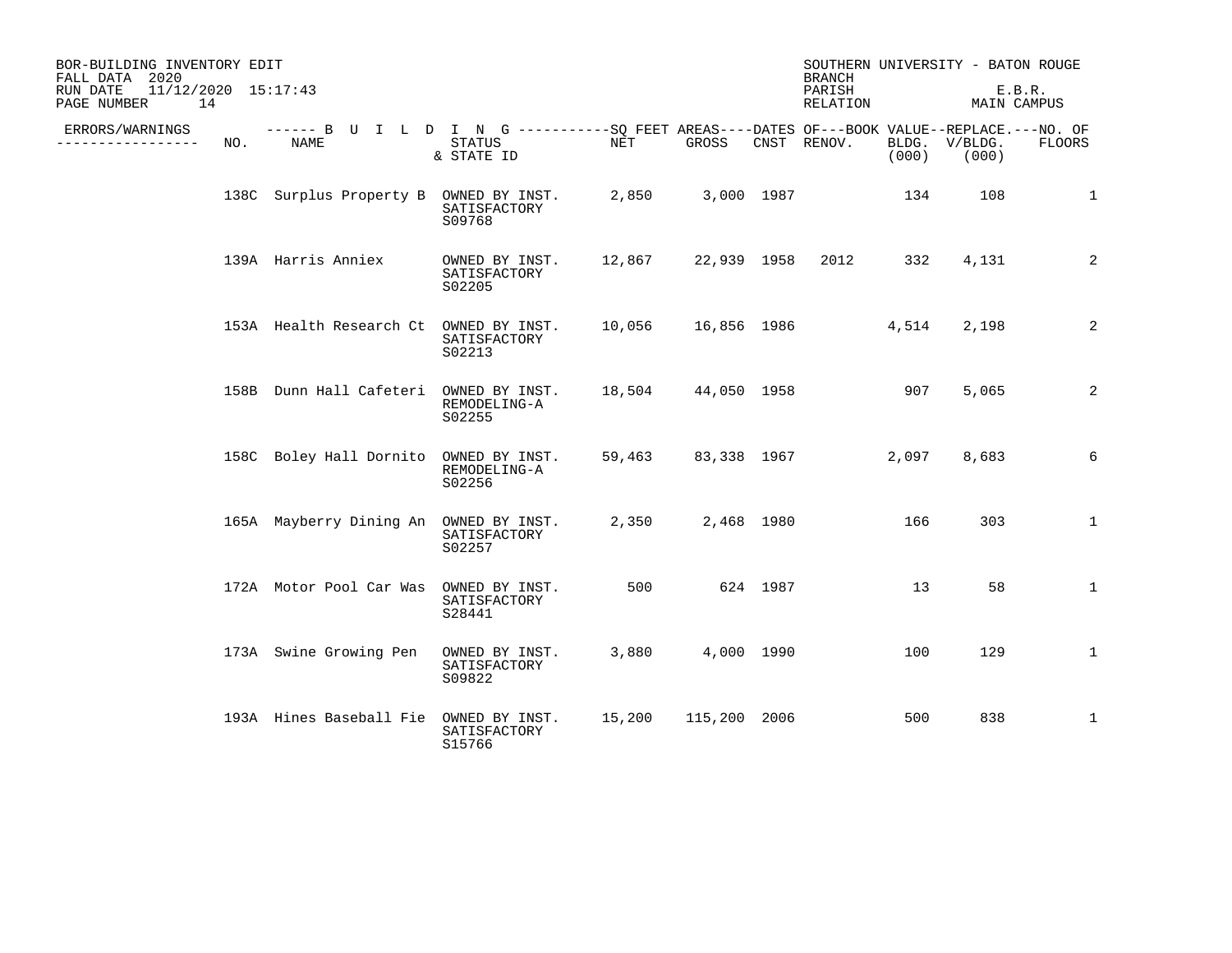| BOR-BUILDING INVENTORY EDIT<br>2020<br>FALL DATA<br>$11/12/2020$ $15:17:43$<br>RUN DATE<br>15<br>PAGE NUMBER |      |                                    |                                                                                                               |       | <b>BRANCH</b><br>PARISH<br><b>RELATION</b> |          | SOUTHERN UNIVERSITY - BATON ROUGE<br>E.B.R.<br><b>MAIN CAMPUS</b> |                |                  |              |
|--------------------------------------------------------------------------------------------------------------|------|------------------------------------|---------------------------------------------------------------------------------------------------------------|-------|--------------------------------------------|----------|-------------------------------------------------------------------|----------------|------------------|--------------|
| ERRORS/WARNINGS                                                                                              | NO.  | B.<br>-------<br>TT<br><b>NAME</b> | -----------SQ FEET AREAS----DATES OF---BOOK VALUE--REPLACE.---NO. OF<br>N<br>G<br><b>STATUS</b><br>& STATE ID | NET   | GROSS                                      | CNST     | RENOV.                                                            | BLDG.<br>(000) | V/BLDG.<br>(000) | FLOORS       |
|                                                                                                              | 193B | Hines Baseball Ope                 | OWNED BY INST.<br>SATISFACTORY<br>S99997                                                                      | 1,950 | 4,000 2014                                 |          |                                                                   | 500            | 680              | 2            |
|                                                                                                              |      | 193C Lee Hines Concessi            | OWNED BY INST.<br>SATISFACTORY<br>S28440                                                                      | 1,500 | 1,584 2010                                 |          |                                                                   | 30             | 160              | 1            |
|                                                                                                              | 193D | Lee Hines Ticket O                 | OWNED BY INST.<br>SATISFACTORY<br>S28442                                                                      | 190   |                                            | 196 2010 |                                                                   | 21             | 21               | 1            |
|                                                                                                              | 193E | Softball Visit Dug                 | OWNED BY INST.<br>SATISFACTORY<br>S28446                                                                      | 290   |                                            | 294 2010 |                                                                   | 12             | 12               | $\mathbf{1}$ |
|                                                                                                              | 193F | Softball Home Dugo                 | OWNED BY INST.<br>SATISFACTORY<br>S28447                                                                      | 397   |                                            | 420 2010 |                                                                   | 17             | 17               | 1            |